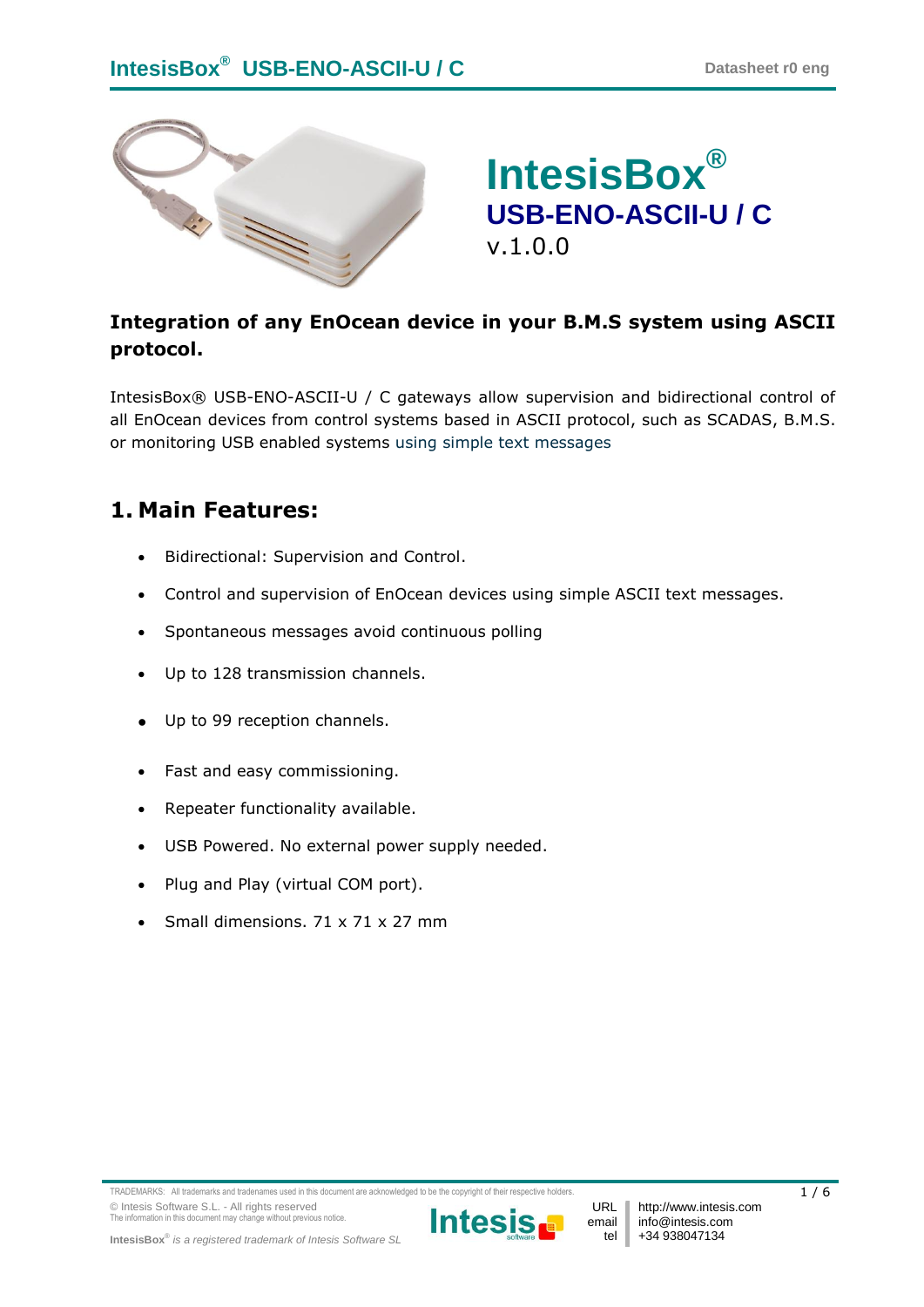## **2. Typical application**

In [Figure 2.1](#page-1-0) it is shown a typical integration example using the USB-ENO-ASCII-U / C to control and supervise IntesisBox® EnOcean AC Interfaces as well as thermostats, switches, key card, movement sensors, window contacts,... (Details in section [5\)](#page-4-0)



<span id="page-1-0"></span>**Figure 2.1** Integration example

TRADEMARKS: All trademarks and tradenames used in this document are acknowledged to be the copyright of their respective holders. 2 / 6 © Intesis Software S.L. - All rights reserved The information in this document may change without previous notice.



URL email tel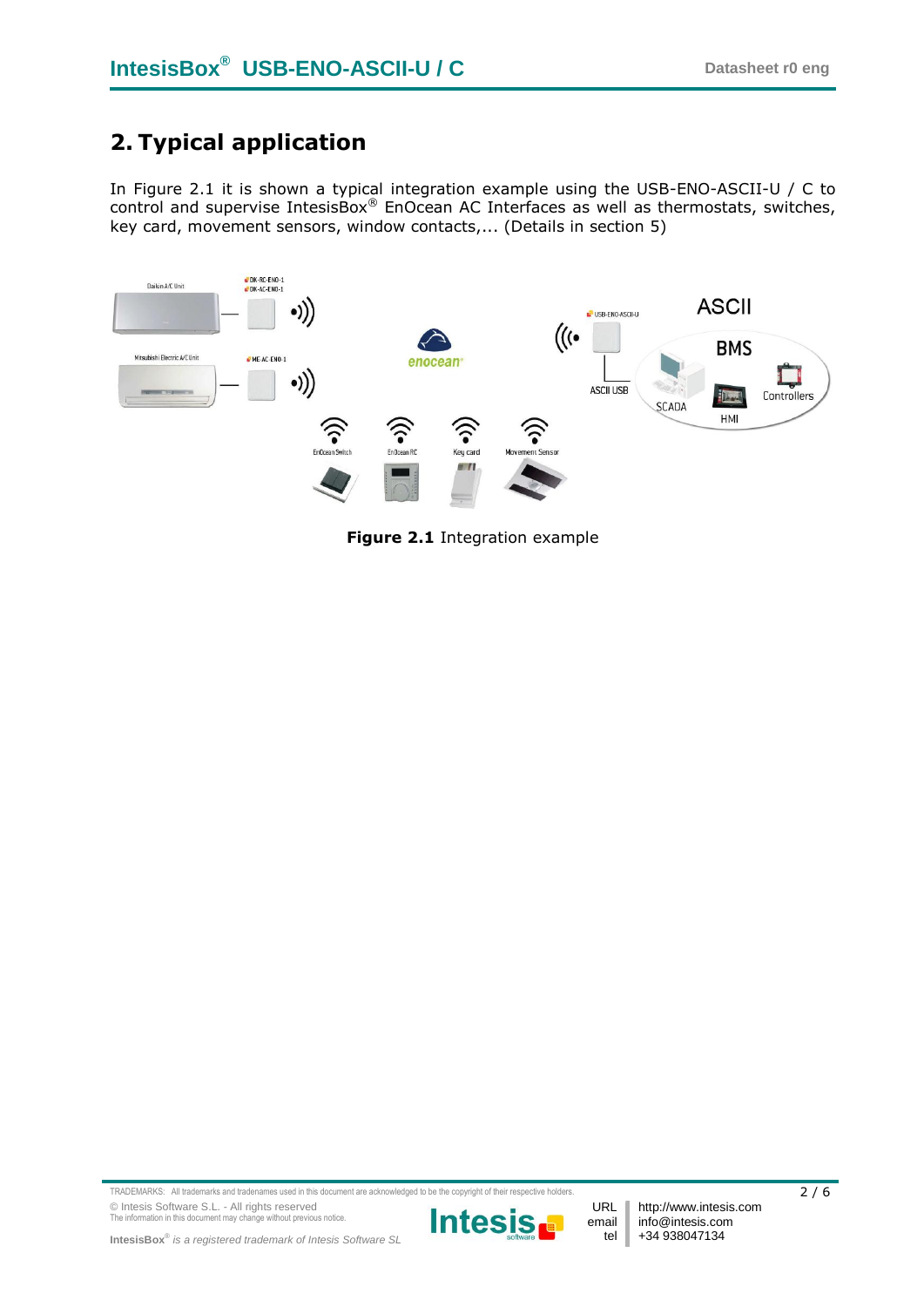## **3. EnOcean Interface**

| <b>EnOcean Interface</b>    |                                                                                    |  |
|-----------------------------|------------------------------------------------------------------------------------|--|
| <b>References</b>           | USB-ENO-ASCII-U: Transceiver @ 868 MHz<br>USB-ENO-ASCII-U-C: Transceiver @ 315 MHz |  |
| <b>Devices</b><br>supported | • Transmission: Up to 128 devices<br>• Reception: Up to 99 devices                 |  |

#### **Table 3.1** General features

| Coverage<br>distance | <b>Conditions</b>                                                                                                                               |
|----------------------|-------------------------------------------------------------------------------------------------------------------------------------------------|
| $<$ 30 m             | Under ideal conditions: Broad room, no obstacles and good antenna position.                                                                     |
| < 20 m               | The room is filled with furniture and people And penetration through up to 5<br>dry walls or up to 2 brick walls or up to 2 aero concrete walls |
| < 10 m               | Identical to the previous case but the receiver is placed to a room corner or<br>range along a narrow floor.                                    |
| < 1 m                | Metal-reinforced ceilings at upright penetration angle (in strong dependence<br>of reinforcement density and antenna positions).                |

**Table 3.2** Device coverage distance

TRADEMARKS: All trademarks and tradenames used in this document are acknowledged to be the copyright of their respective holders.  $3/6$ © Intesis Software S.L. - All rights reserved The information in this document may change without previous notice.



email tel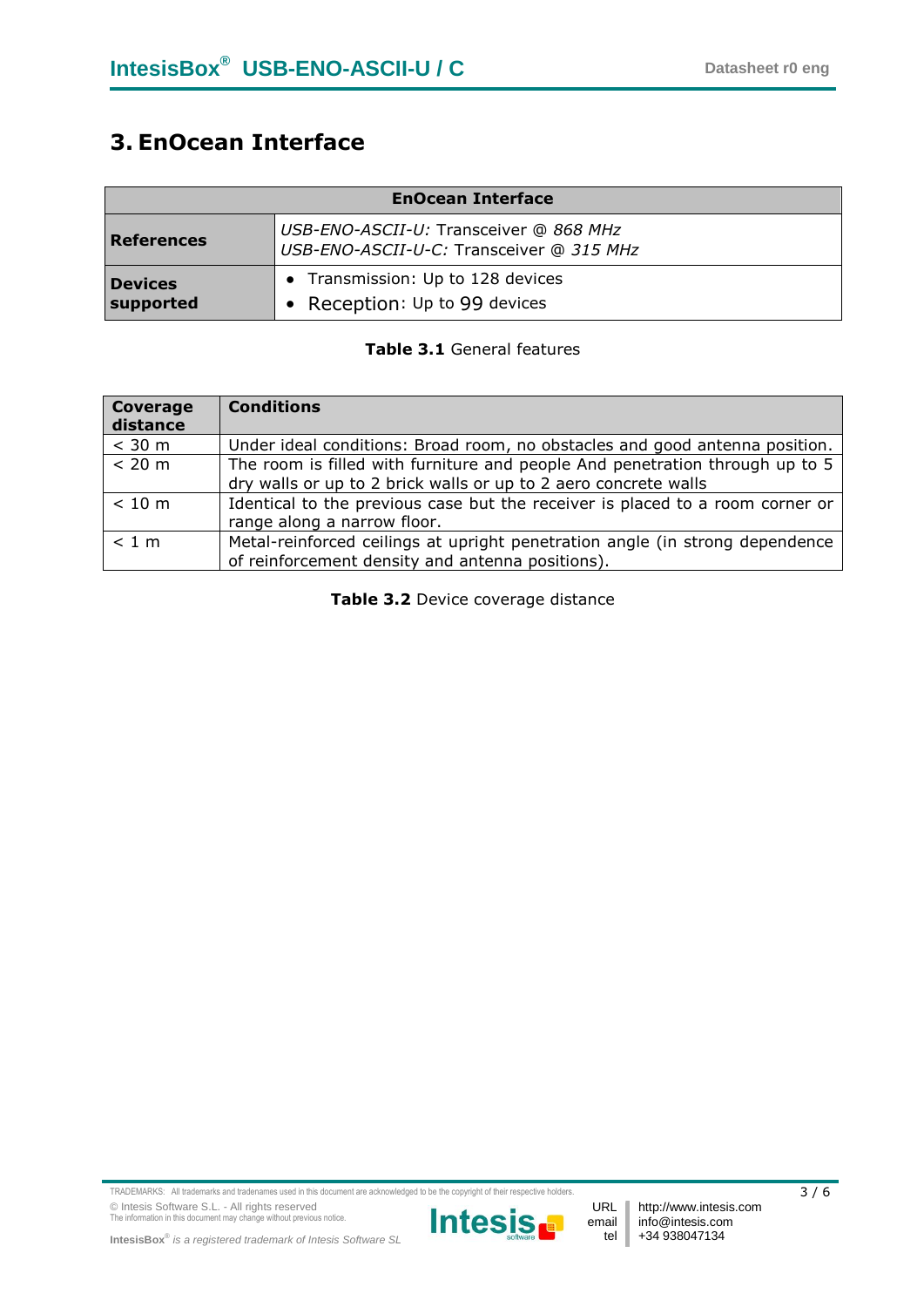## **4. ASCII serial (USB) Interface**

- The USB bus is used to power up the gateway so no external power supply is needed.
- Plug and Play. When the gateway is connected to the computer's USB port, a virtual COM port is generated and the gateway can be used right away without any configuration.
- The IntesisBox<sup>®</sup> can be configured to notify any change in the EnOcean devices to the control system, sending spontaneous messages. This working mode avoids the control system to perform continuous polling.
- Serial port communication settings:

| <b>Baud rate</b>    | 9600 bps  |
|---------------------|-----------|
| <b>Stop bit</b>     |           |
| <b>Data bits</b>    | ឧ         |
| <b>Flow control</b> | none      |
| <b>Parity</b>       | No parity |

**Table 4.1** Serial port communication settings

- Communication using simple ASCII text messages listed in the user manual. The EnOcean devices can be easily supervised or controller with these simple messages.
- A communication dll and example software is supplied with the gateway making the integration of the EnOcean devices in the ASCII system much easier.

TRADEMARKS: All trademarks and tradenames used in this document are acknowledged to be the copyright of their respective holders.  $4/6$ © Intesis Software S.L. - All rights reserved The information in this document may change without previous notice.



URL email tel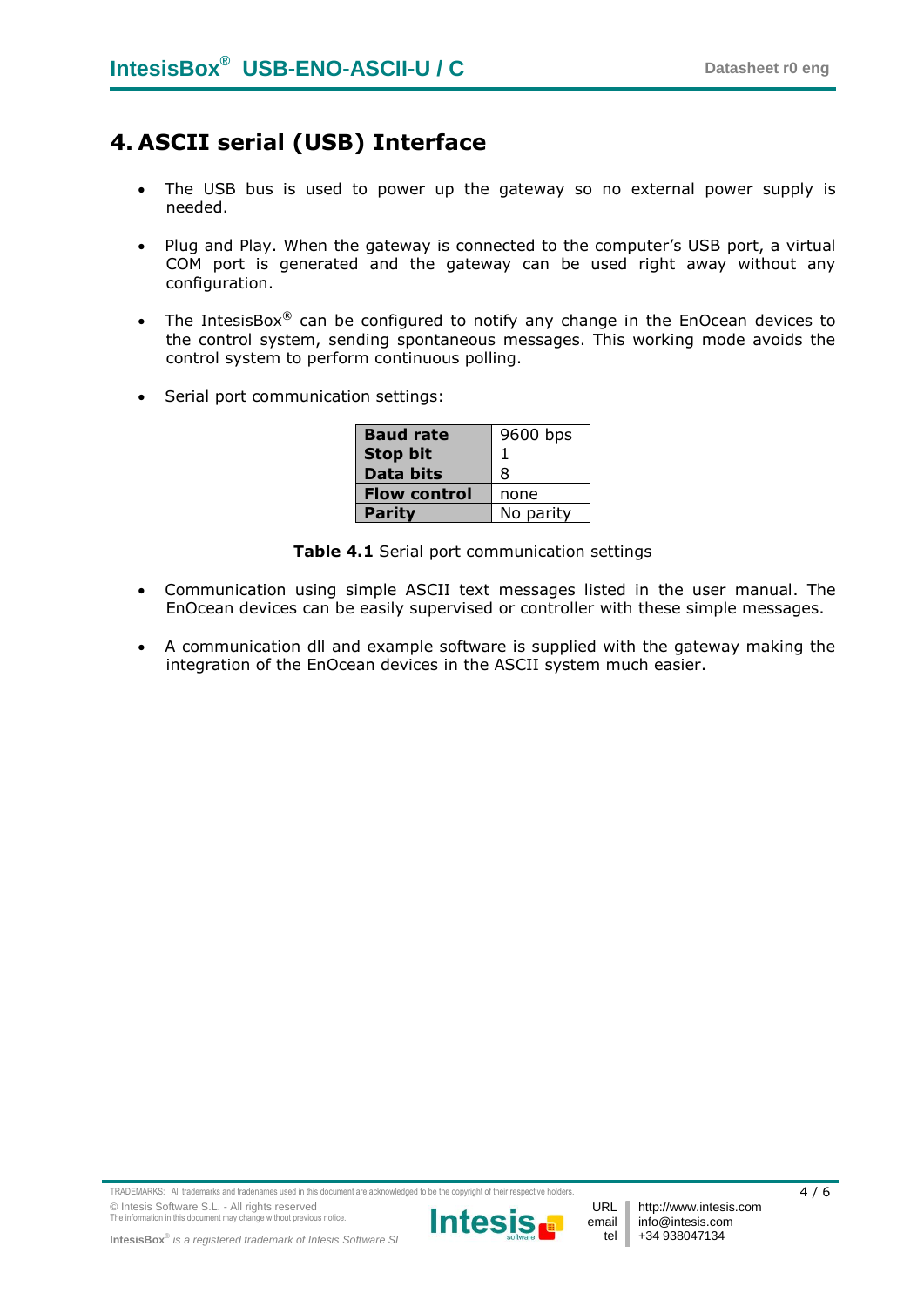#### <span id="page-4-0"></span>**5. EnOcean compatible devices**

The EnOcean compatible devices are the ones using the profiles defined in the document: EnOcean Equipment Profiles (EEP) Version: 2.1.

Some devices in the following list as examples:

#### **Switches**

- · Wireless Switches
- · Key card readers
- · Window contacts
- · Industrial switches

#### **Sensors**

- · Temperature Sensors
- · Humidity Sensors
- · Movement Sensors
- · Luminance Sensors

#### **Automation**

- · Air Conditioners
- · Actuators
- · Room controllers

Among many others



email tel